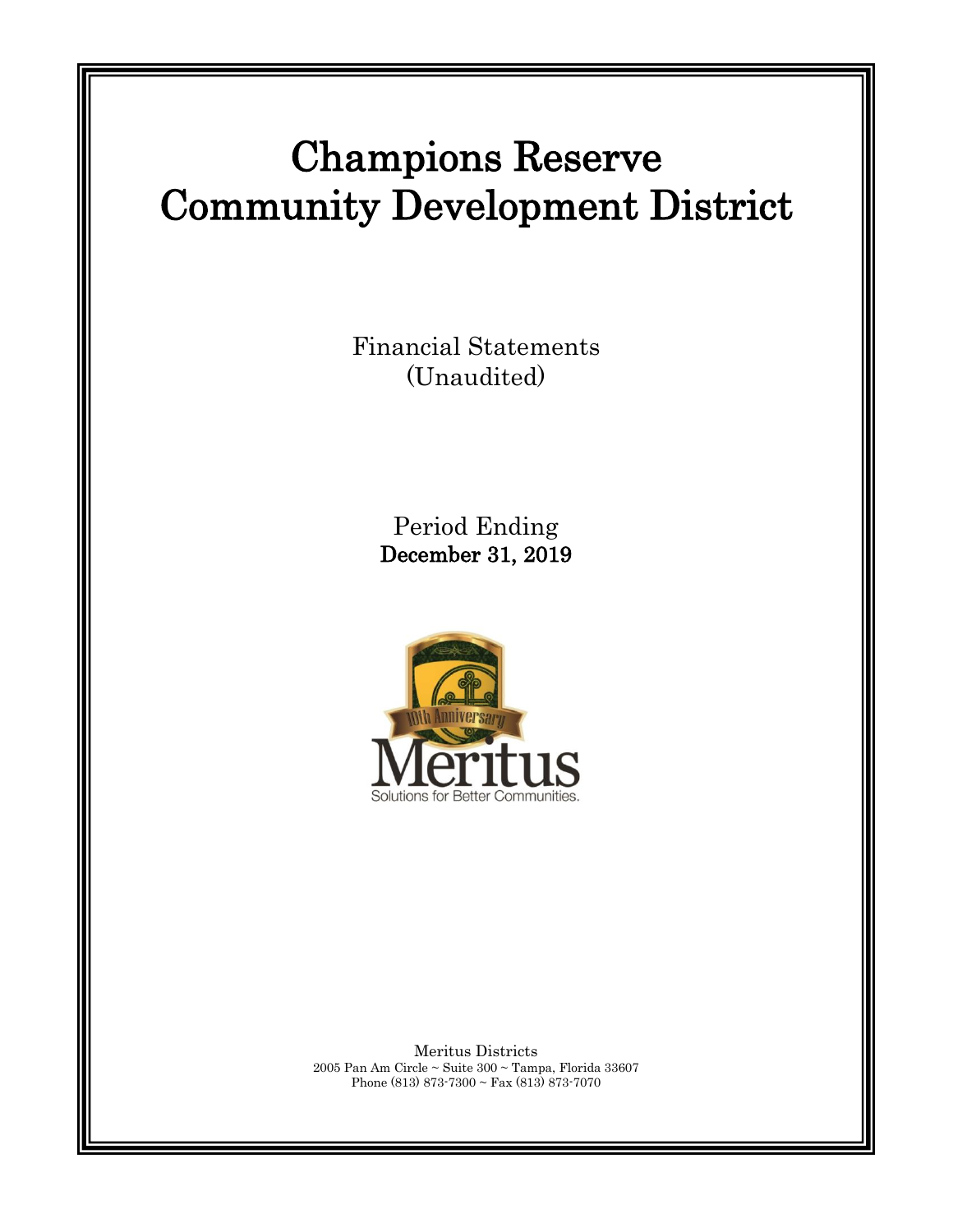## Champions Reserve CDD **Fund Report**

As of 12/31/2019 (In Whole Numbers)

|                                            | General Fund     | Debt Service Fund -<br>Series 2016 | <b>General Fixed Assets</b> | General Long-Term<br>Debt | Total            |
|--------------------------------------------|------------------|------------------------------------|-----------------------------|---------------------------|------------------|
| Assets                                     |                  |                                    |                             |                           |                  |
| Cash--Operating Account                    | 41,384           | $\mathbf{0}$                       | $\mathbf{0}$                | $\theta$                  | 41,384           |
| Due From Developer                         | $\mathbf{0}$     | $\Omega$                           | $\Omega$                    | $\mathbf{0}$              | $\mathbf{0}$     |
| Due From General Fund                      | $\theta$         | $\Omega$                           | $\Omega$                    | $\Omega$                  | $\theta$         |
| Due From Debt Service                      | $\mathbf{0}$     | $\Omega$                           | $\Omega$                    | $\overline{0}$            | $\Omega$         |
| Investments - Revenue 2016 (5000)          | $\Omega$         | 154,986                            | $\Omega$                    | 0                         | 154,986          |
| Investments - Interest 2016 (5001)         | $\Omega$         | $\overline{0}$                     | $\Omega$                    | $\Omega$                  | $\Omega$         |
| Investments - Sinking 2016 (5002)          | $\mathbf{0}$     | $\overline{0}$                     | $\Omega$                    | $\Omega$                  | $\Omega$         |
| Investments - Reserve 2016 (5003)          | $\mathbf{0}$     | 181,313                            | $\theta$                    | $\mathbf{0}$              | 181,313          |
| Prepaid Items                              | $\Omega$         | $\overline{0}$                     | $\Omega$                    | $\Omega$                  | $\Omega$         |
| Prepaid General Liability Insurance        | $\Omega$         | $\Omega$                           | ∩                           | 0                         | $\Omega$         |
| Prepaid Professional Liability Insurance   | $\Omega$         | 0                                  | $\Omega$                    | $\Omega$                  |                  |
| Prepaid Trustee Fees                       |                  |                                    | $\theta$                    |                           |                  |
| Prepaid Property Insurance                 | $\Omega$         |                                    | $\Omega$                    | 0                         |                  |
| Construction Work in Progress              | $\Omega$         | $\Omega$                           | 2,330,568                   | 0                         | 2,330,568        |
| Amount Available-Debt Service              | $\Omega$         | 0                                  | $\mathbf{0}$                | 259,497                   | 259,497          |
| Amount To Be Provided--Debt Service        | $\overline{0}$   | $\Omega$                           | $\mathbf{0}$                | 2,375,503                 | 2,375,503        |
| Other                                      | $\mathbf{0}$     | $\overline{0}$                     | $\mathbf{0}$                | $\mathbf{0}$              | $\boldsymbol{0}$ |
| <b>Total Assets</b>                        | 41,384           | 336,299                            | 2,330,568                   | 2,635,000                 | 5,343,251        |
| Liabilities                                |                  |                                    |                             |                           |                  |
| Accounts Payable                           | 5,436            | $\boldsymbol{0}$                   | $\theta$                    | $\mathbf{0}$              | 5,436            |
| Accounts Payble-Other                      | $\mathbf{0}$     | $\Omega$                           | $\theta$                    | $\Omega$                  | $\Omega$         |
| Due To General Fund                        | $\Omega$         | 0                                  | 0                           | $\Omega$                  | $\Omega$         |
| Due To Debt Service Fund                   | $\mathbf{0}$     | 0                                  | $\Omega$                    | $\Omega$                  | O                |
| Accrued Expenses Payable                   | $\Omega$         |                                    | 0                           | 0                         |                  |
| Deposits                                   | $\Omega$         |                                    | 0                           | 0                         | 0                |
| Due to Developer                           |                  |                                    | 0                           |                           |                  |
| Other Current Liabilities                  | $\Omega$         | $\Omega$                           | $\mathbf{0}$                | $\Omega$                  |                  |
| Revenue Bond--Long Term--Series 2016       | $\theta$         | $\Omega$                           | $\Omega$                    | 2,635,000                 | 2,635,000        |
| <b>Unearned Revenues</b>                   | $\overline{0}$   | $\overline{0}$                     | $\theta$                    | $\overline{0}$            | $\mathbf{0}$     |
| <b>Total Liabilities</b>                   | 5,436            | $\theta$                           | $\Omega$                    | 2,635,000                 | 2,640,436        |
| Fund Equity & Other Credits                |                  |                                    |                             |                           |                  |
| Fund Balance-All Other Reserves            | $\boldsymbol{0}$ | 257,771                            | $\theta$                    | $\boldsymbol{0}$          | 257,771          |
| Fund Balance-Unreserved                    | 523              | $\boldsymbol{0}$                   | $\Omega$                    | $\theta$                  | 523              |
| <b>Investmeent in General Fixed Assets</b> | $\boldsymbol{0}$ | $\mathbf{0}$                       | 2,330,568                   | $\Omega$                  | 2,330,568        |
| Other                                      | 35,425           | 78,528                             | $\theta$                    | $\overline{0}$            | 113,953          |
| Total Fund Equity & Other Credits          | 35,948           | 336,299                            | 2,330,568                   | $\overline{0}$            | 2,702,815        |
| Total Liabilities & Fund Equity            | 41,384           | 336,299                            | 2,330,568                   | 2,635,000                 | 5,343,251        |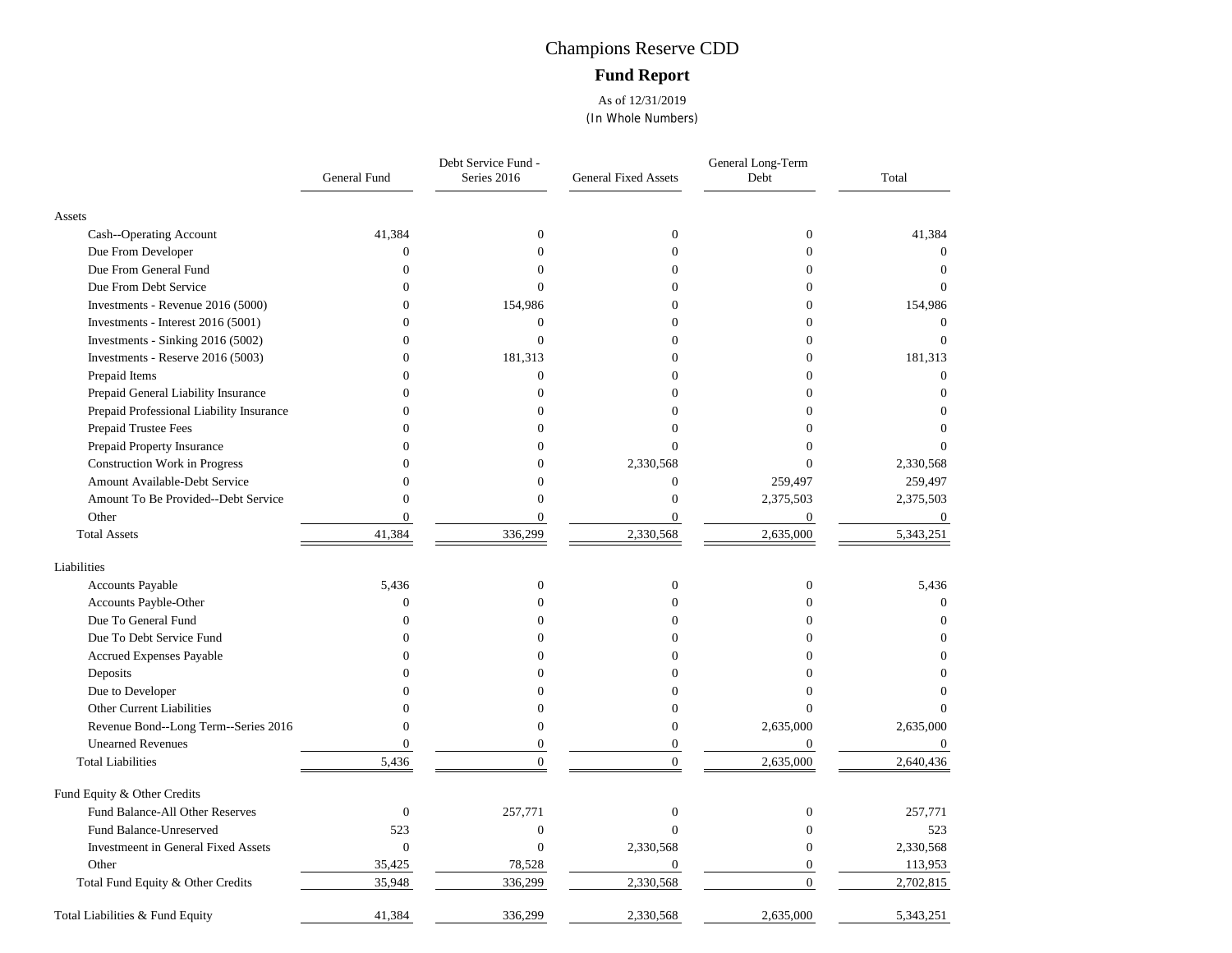## Champions Reserve CDD

### **Statement of R&E**

#### 001 - General Fund From 10/1/2019 Through 12/31/2019 (In Whole Numbers)

|                                               | Total Budget -<br>Original | <b>Current Period</b><br>Actual | <b>Total Budget</b><br>Variance -<br>Original | Percent Total<br><b>Budget</b><br>Remaining -<br>Original |
|-----------------------------------------------|----------------------------|---------------------------------|-----------------------------------------------|-----------------------------------------------------------|
| Revenues                                      |                            |                                 |                                               |                                                           |
| Special Assessments - Service Charges         |                            |                                 |                                               |                                                           |
| <b>O&amp;M</b> Assessments-Tax Roll           | 50,200                     | 42,841                          | (7,359)                                       | (15)%                                                     |
| Contribution & Donations From Private Sources |                            |                                 |                                               |                                                           |
| Developer Contribution                        | $\boldsymbol{0}$           | 10,481                          | 10,481                                        | $0\ \%$                                                   |
| <b>Total Revenues</b>                         | 50,200                     | 53,323                          | 3,123                                         | 6 %                                                       |
| Expenditures                                  |                            |                                 |                                               |                                                           |
| Financial & Administrative                    |                            |                                 |                                               |                                                           |
| District Manager                              | 27,500                     | 6,875                           | 20,625                                        | 76 %                                                      |
| District Engineer                             | 500                        | $\boldsymbol{0}$                | 500                                           | 100 %                                                     |
| Disclosure Report                             | 3,000                      | $\theta$                        | 3,000                                         | 100 %                                                     |
| <b>Trustee Fees</b>                           | 4,500                      | 2,694                           | 1,806                                         | 40 %                                                      |
| <b>Auditing Services</b>                      | 5,500                      | 523                             | 4,977                                         | 90 %                                                      |
| Postage, Phone, Faxes, Copies                 | 250                        | 3                               | 248                                           | 99 %                                                      |
| Public Officials Insurance                    | 1,378                      | 2,050                           | (672)                                         | (49)%                                                     |
| <b>Legal Advertising</b>                      | 700                        | 291                             | 410                                           | 59 %                                                      |
| <b>Bank Fees</b>                              | 200                        | 104                             | 96                                            | 48 %                                                      |
| Dues, Licenses, & Fees                        | 175                        | 175                             | $\mathbf{0}$                                  | $0\%$                                                     |
| Web Administration                            | 500                        | $\overline{0}$                  | 500                                           | 100 %                                                     |
| Legal Counsel                                 |                            |                                 |                                               |                                                           |
| <b>District Counsel</b>                       | 1,600                      | $\mathbf{0}$                    | 1,600                                         | 100 %                                                     |
| Other Physical Environment                    |                            |                                 |                                               |                                                           |
| Property & Casualty Insurance                 | 4,397                      | 5,184                           | (787)                                         | (18)%                                                     |
| <b>Total Expenditures</b>                     | 50,200                     | 17,898                          | 32,302                                        | 64 %                                                      |
| Excess of Revenues Over (Under) Expenditures  | $\boldsymbol{0}$           | 35,425                          | 35,425                                        | $0\ \%$                                                   |
| Fund Balance, Beginning of Period             |                            |                                 |                                               |                                                           |
|                                               | $\boldsymbol{0}$           | 523                             | 523                                           | $0\%$                                                     |
| Fund Balance, End of Period                   | $\mathbf{0}$               | 35,948                          | 35,948                                        | $0\%$                                                     |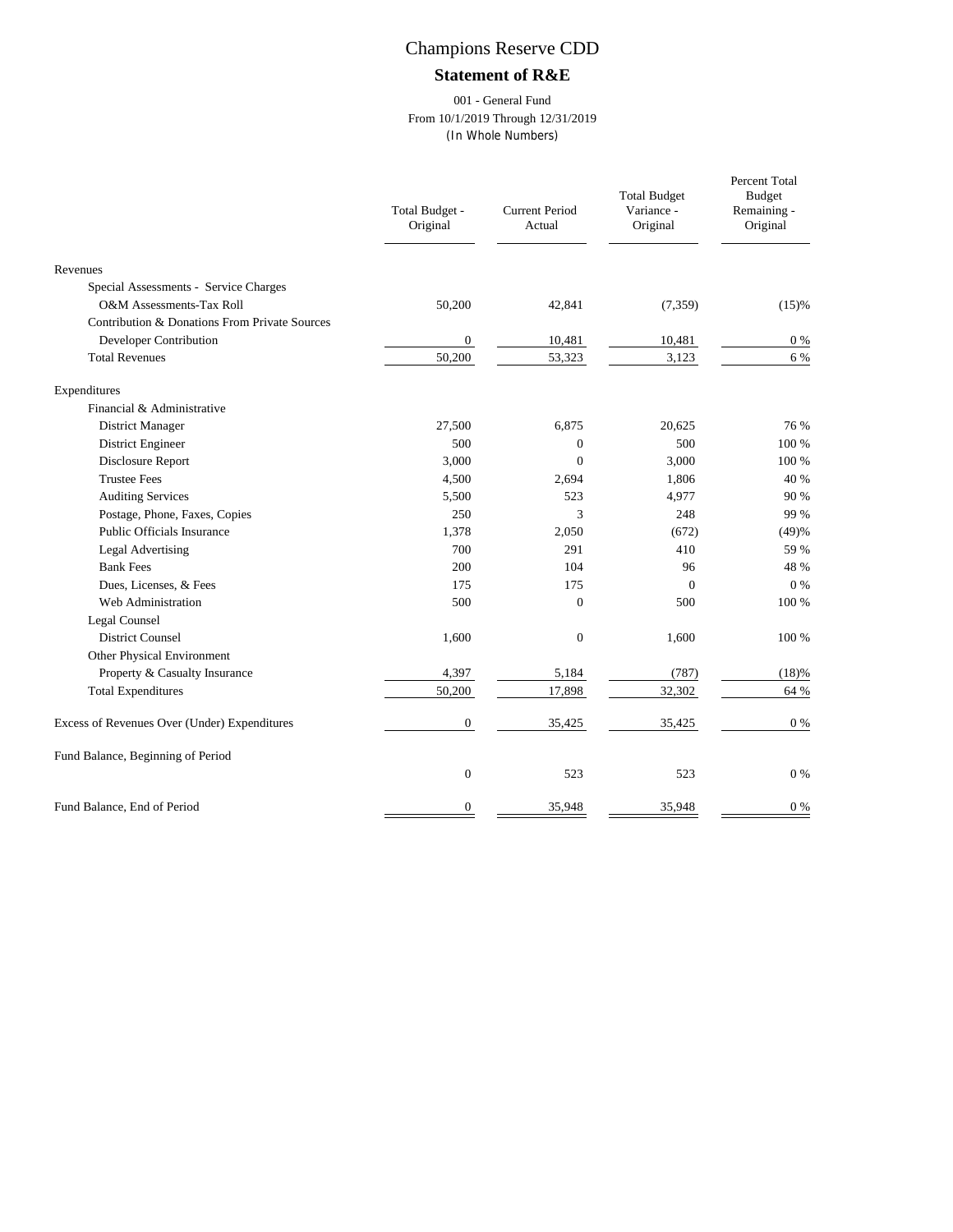## Champions Reserve CDD

#### **Statement of R&E**

200 - Debt Service Fund - Series 2016 From 10/1/2019 Through 12/31/2019 (In Whole Numbers)

|                                              | Total Budget -<br>Original | Current Period<br>Actual | <b>Total Budget</b><br>Variance -<br>Original | Percent Total<br><b>Budget</b><br>Remaining -<br>Original |
|----------------------------------------------|----------------------------|--------------------------|-----------------------------------------------|-----------------------------------------------------------|
| Revenues                                     |                            |                          |                                               |                                                           |
| Special Assessments - Capital Improvements   |                            |                          |                                               |                                                           |
| Debt Serivce Assessments-Tax Roll            | 177,938                    | 154,710                  | (23, 228)                                     | (13)%                                                     |
| Debt Service Assessments-Developer           | $\Omega$                   | 38,601                   | 38,601                                        | $0\%$                                                     |
| <b>Interest Earnings</b>                     |                            |                          |                                               |                                                           |
| <b>Interest Earnings</b>                     | $\mathbf{0}$               | 93                       | 93                                            | $0\%$                                                     |
| <b>Total Revenues</b>                        | 177,938                    | 193,403                  | 15,465                                        | 9 %                                                       |
| Expenditures                                 |                            |                          |                                               |                                                           |
| Debt Service Payments                        |                            |                          |                                               |                                                           |
| <b>Interest</b>                              | 127,938                    | 64,875                   | 63,063                                        | 49 %                                                      |
| Principal                                    | 50,000                     | 50,000                   | $\mathbf{0}$                                  | $0\%$                                                     |
| <b>Total Expenditures</b>                    | 177,938                    | 114,875                  | 63,063                                        | 35 %                                                      |
| Excess of Revenues Over (Under) Expenditures | $\mathbf{0}$               | 78,528                   | 78,528                                        | $0\%$                                                     |
| Fund Balance, Beginning of Period            |                            |                          |                                               |                                                           |
|                                              | $\mathbf{0}$               | 257,771                  | 257,771                                       | $0\%$                                                     |
| Fund Balance, End of Period                  | $\Omega$                   | 336,299                  | 336,299                                       | $0\ \%$                                                   |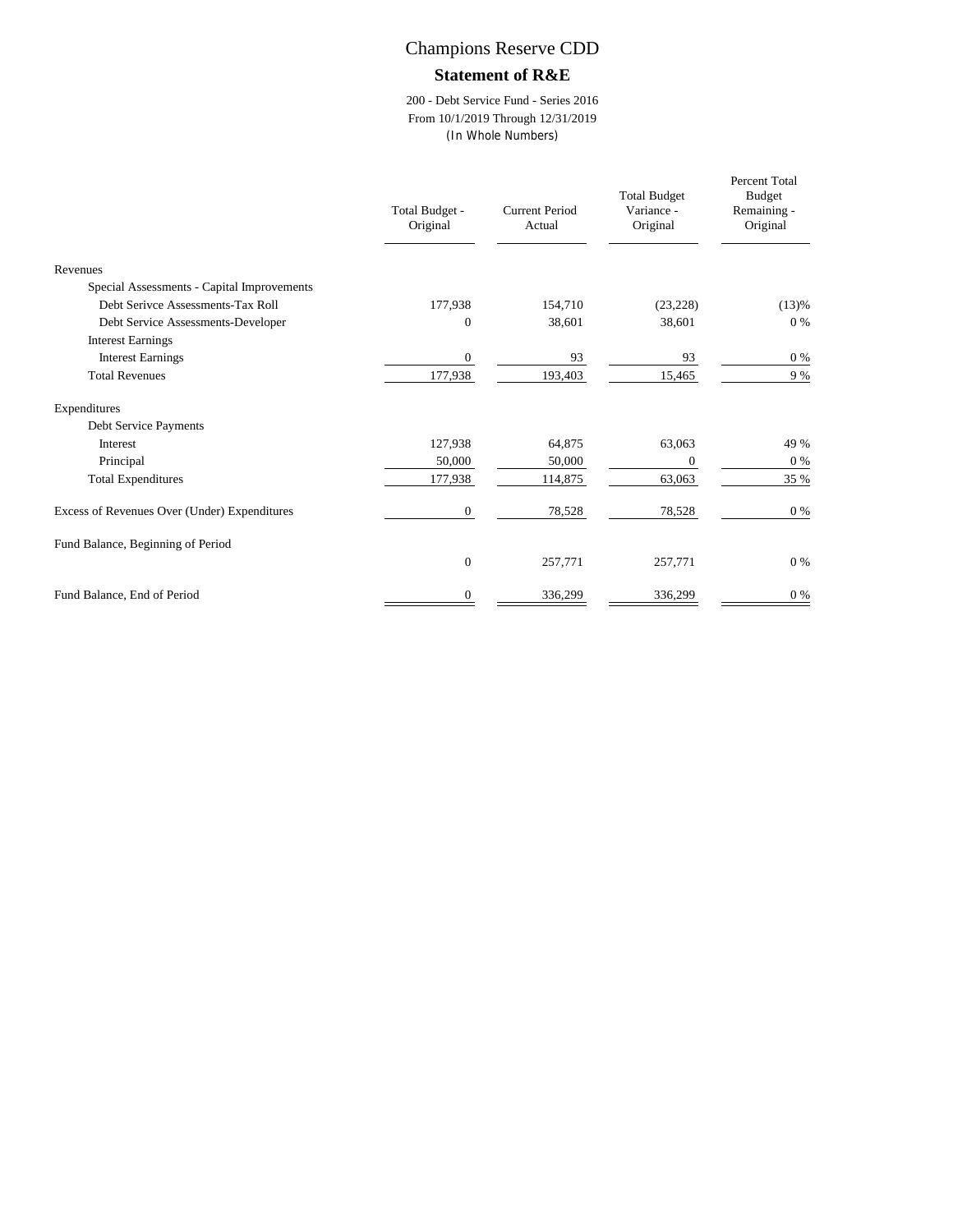#### **Champions Reserve CDD Reconcile Cash Accounts**

#### **Summary**

**Cash Account: 10101 Cash--Operating Account Reconciliation ID: 12/31/19 Reconciliation Date: 12/31/2019 Status: Locked**

| <b>Bank Balance</b>              | 162,399.18 |
|----------------------------------|------------|
| Less Outstanding Checks/Vouchers | 121,015.46 |
| Plus Deposits in Transit         | 0.00       |
| Plus or Minus Other Cash Items   | 0.00       |
| Plus or Minus Suspense Items     | 0.00       |
| Reconciled Bank Balance          | 41,383.72  |
| <b>Balance Per Books</b>         | 41,383.72  |
| Unreconciled Difference          | 0.00       |

**Click the Next Page toolbar button to view details.**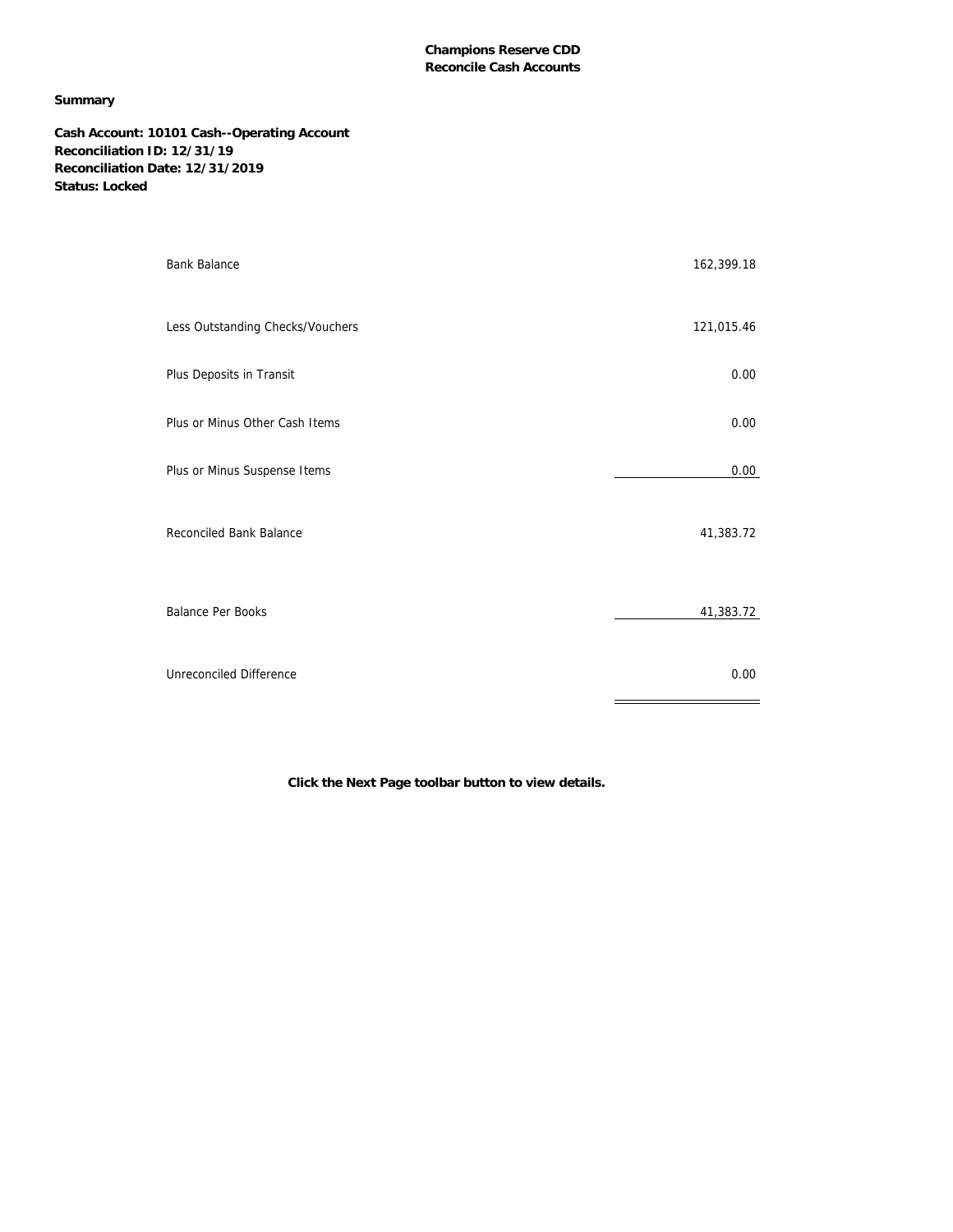#### **Champions Reserve CDD Reconcile Cash Accounts**

**Detail**

**Cash Account: 10101 Cash--Operating Account Reconciliation ID: 12/31/19 Reconciliation Date: 12/31/2019 Status: Locked**

#### **Outstanding Checks/Vouchers**

| Document Number             | Document Date | Document Description              | Document Amount | Payee                 |
|-----------------------------|---------------|-----------------------------------|-----------------|-----------------------|
| 0160                        | 12/17/2019    | Series 2016 FY20 Tax Dist ID<br>5 | 121,015.46      | Champions Reserve CDD |
| Outstanding Checks/Vouchers |               |                                   | 121,015.46      |                       |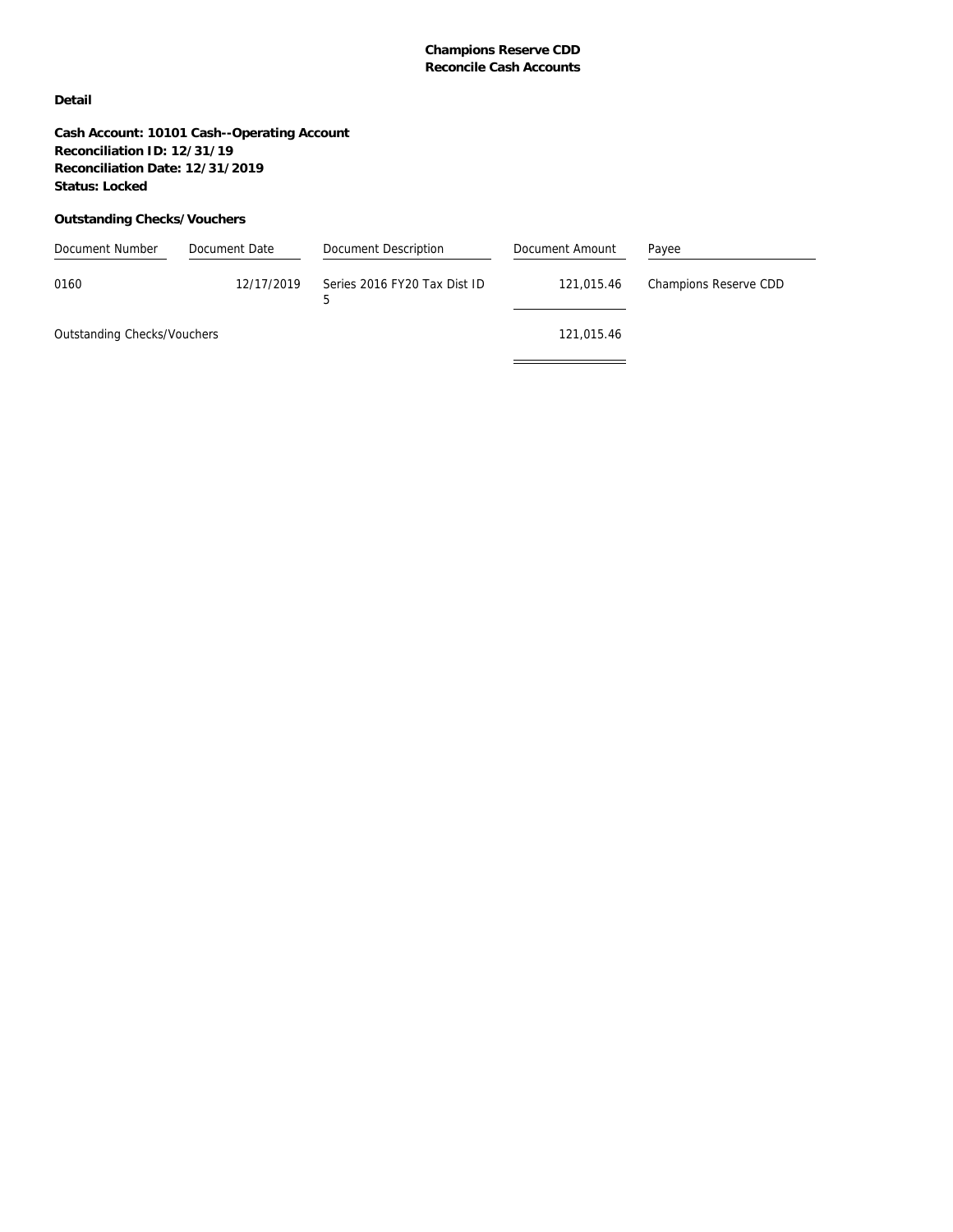#### **Detail**

**Cash Account: 10101 Cash--Operating Account Reconciliation ID: 12/31/19 Reconciliation Date: 12/31/2019 Status: Locked**

#### **Cleared Checks/Vouchers**

| Document Number                | Document Date | Document Description                     | Document Amount | Payee                 |
|--------------------------------|---------------|------------------------------------------|-----------------|-----------------------|
| 0154                           | 11/8/2019     | Series 2016 FY19 Tax Dist ID<br>Ex Fees  | 220.92          | Champions Reserve CDD |
| 0156                           | 11/25/2019    | Series 2016 FY20 Tax Dist ID             | 539.54          | Champions Reserve CDD |
| 0157                           | 12/2/2019     | Series 2016 FY20 Tax Dist ID<br>3        | 3.315.49        | Champions Reserve CDD |
| 0158                           | 12/6/2019     | Series 2016 FY20 Tax Dist ID<br>4        | 29.839.43       | Champions Reserve CDD |
| 0159                           | 12/12/2019    | <b>System Generated</b><br>Check/Voucher | 4.040.63        | US Bank               |
| <b>Cleared Checks/Vouchers</b> |               |                                          | 37,956.01       |                       |
|                                |               |                                          |                 |                       |